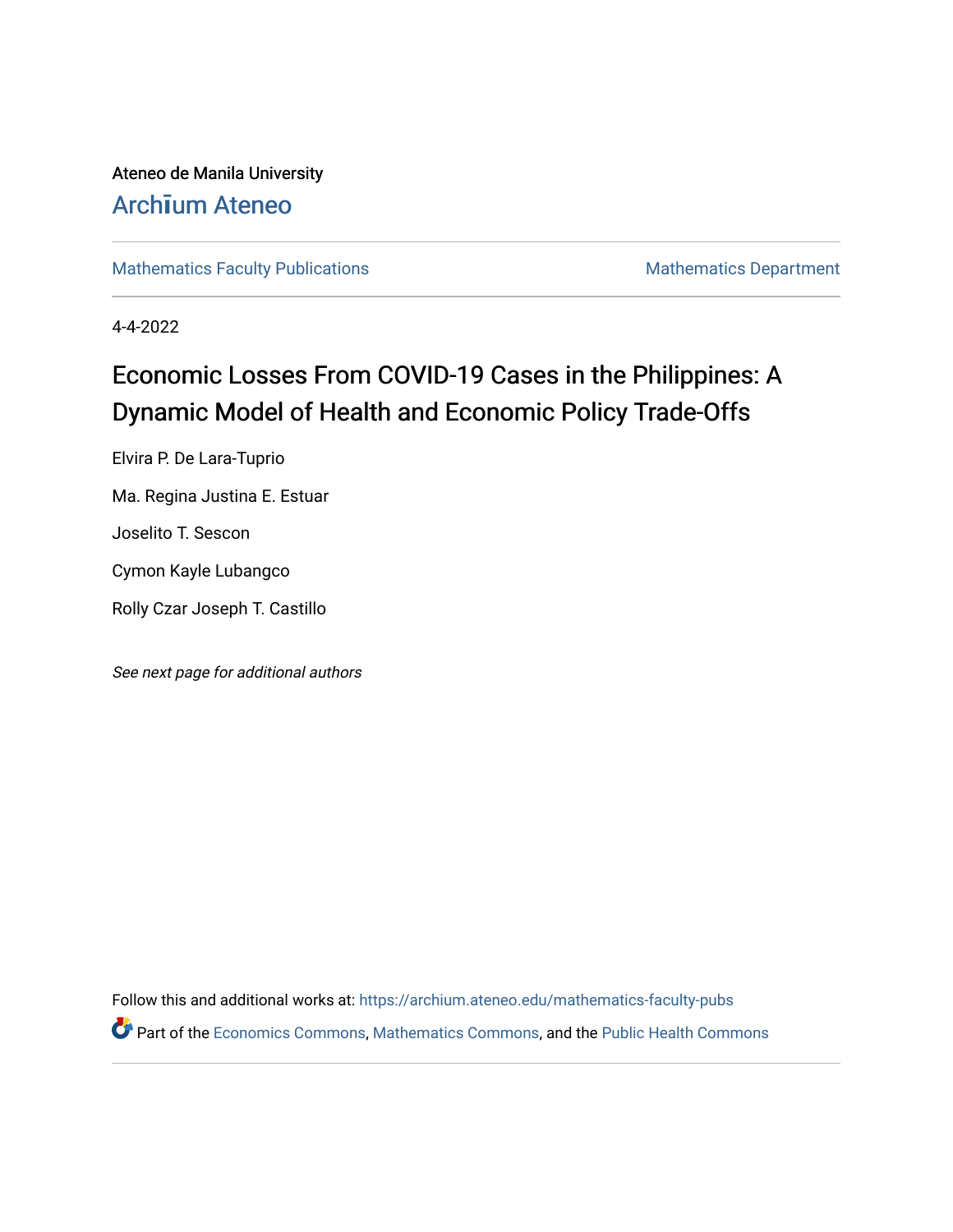### Authors

Elvira P. De Lara-Tuprio, Ma. Regina Justina E. Estuar, Joselito T. Sescon, Cymon Kayle Lubangco, Rolly Czar Joseph T. Castillo, Timothy Robin Y. Teng, Lenard Paulo V. Tamayo, Jay Michael R. Macalalag, and Gerome M. Vedeja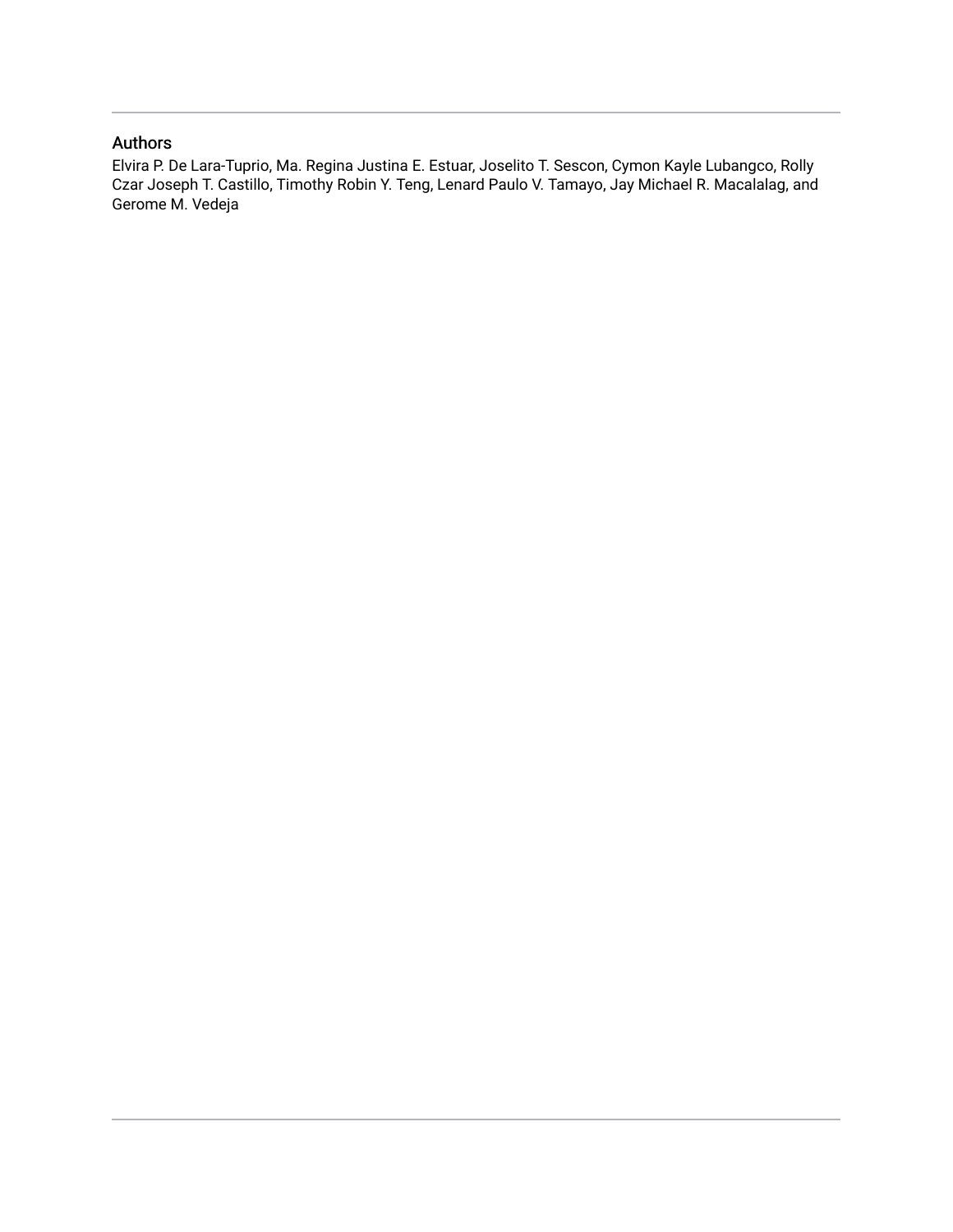### ARTICLE

https://doi.org/10.1057/s41599-022-01125-4 **OPEN**



# Economic losses from COVID-19 cases in the Philippines: a dynamic model of health and economic policy trade-offs

Elvira P. de Lara-Tupri[o](http://orcid.org/0000-0002-1292-4687)<sup>1</sup>, Maria Regina Justina E. Estuar<sup>2</sup>, Joselito T. Sescon<sup>3</sup>, Cymon Kayle Lubangco⋒<sup>3⊠</sup>, Rolly Czar Joseph T. Castillo<sup>3</sup>, Timothy Robin Y. Teng<sup>1</sup>, Lenard Paulo V. Tamayo<sup>2</sup>, Jay Michael R. Macalalag<sup>4</sup> & Gerome M. Vedeja<sup>3</sup>

The COVID-19 pandemic forced governments globally to impose lockdown measures and mobility restrictions to curb the transmission of the virus. As economies slowly reopen, governments face a trade-off between implementing economic recovery and health policy measures to control the spread of the virus and to ensure it will not overwhelm the health system. We developed a mathematical model that measures the economic losses due to the spread of the disease and due to different lockdown policies. This is done by extending the subnational SEIR model to include two differential equations that capture economic losses due to COVID-19 infection and due to the lockdown measures imposed by the Philippine government. We then proceed to assess the trade-off policy space between health and economic measures faced by the Philippine government. The study simulates the cumulative economic losses for 3 months in 8 scenarios across 5 regions in the country, including the National Capital Region (NCR), to capture the trade-off mechanism. These scenarios present the various combinations of either retaining or easing lockdown policies in these regions. Per region, the trade-off policy space was assessed through minimising the 3-month cumulative economic losses subject to the constraint that the average health-care utilisation rate (HCUR) consistently falls below 70%, which is the threshold set by the government before declaring that the health system capacity is at high risk. The study finds that in NCR, a policy trade-off exists where the minimum cumulative economic losses comprise 10.66% of its Gross Regional Domestic Product. Meanwhile, for regions that are non-adjacent to NCR, a policy that hinges on trade-off analysis does not apply. Nevertheless, for all simulated regions, it is recommended to improve and expand the capacity of the health system to broaden the policy space for the government in easing lockdown measures.

 $1$ Department of Mathematics, Ateneo de Manila University, Quezon City, Philippines.  $2$ Department of Information Systems and Computer Science, Ateneo de Manila University, Quezon City, Philippines. <sup>3</sup> Department of Economics, Ateneo de Manila University, Quezon City, Philippines. <sup>4</sup> Department of Mathematics, Caraga State University, Butuan City, Philippines. <sup>⊠</sup>email: [cymon.lubangco@obf.ateneo.edu](mailto:cymon.lubangco@obf.ateneo.edu)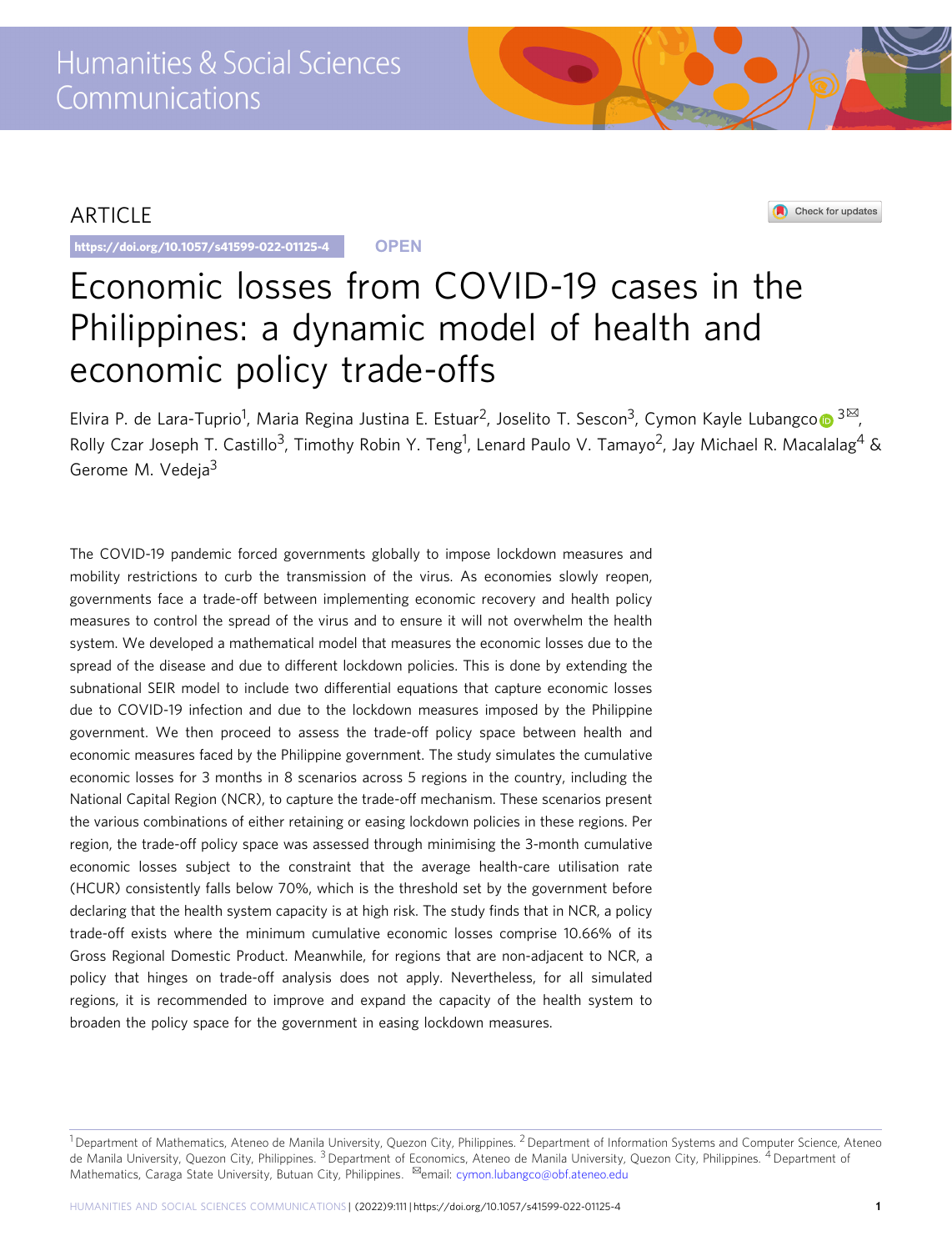#### Introduction

 $<sup>1</sup>$ he Philippine population of 110 million comprises a rela-</sup> tively young population. On May 22, 2021, the number of confirmed COVID-19 cases reported in the country is 1,171,403 with 55,531 active cases, 1,096,109 who recovered, and 19,763 who died. As a consequence of the pandemic, the real gross domestic product (GDP) contracted by 9.6% year-on-year in 2020—the sharpest decline since the Philippine Statistical Agency (PSA) started collecting data on annual growth rates in 1946 (Bangko Sentral ng Pilipinas, [2021\)](#page-10-0). The strictest lockdown imposed from March to April 2020 had the most severe repercussions to the economy, but restrictions soon after have generally eased on economic activities all over the country. However, schools at all levels remain closed and minimum restrictions are still imposed in business operations particularly in customer accommodation capacity in service establishments.

The government is poised for a calibrated reopening of business, mass transportation, and the relaxation of age group restrictions. The government expects a strong recovery before the end of 2021, when enough vaccines have been rolled out against COVID-19. However, the economic recovery plan and growth targets at the end of the year are put in doubt with the first quarter of 2021 growth rate of GDP at -4.2%. This is exacerbated by the surge of cases in March 2021 that took the National Capital Region (NCR) and contiguous provinces by surprise, straining the hospital bed capacity of the region beyond its limits. The government had to reinforce stricter lockdown measures and curfew hours to stem the rapid spread of the virus. The country's economic development authority proposes to ensure hospitals have enough capacity to allow the resumption of social and economic activities (National Economic and Development Authority, [2020\)](#page-11-0). This is justified by pointing out that the majority of COVID-19 cases are mild and asymptomatic.

Efforts in monitoring and mitigating the spread of COVID-19 requires understanding the behaviour of the disease through the development of localised disease models operationalized as an ICT tool accessible to policymakers. FASSSTER is a scenariobased disease surveillance and modelling platform designed to accommodate multiple sources of data as input allowing for a variety of disease models and analytics to generate meaningful information to its stakeholders (FASSSTER, [2020\)](#page-10-0). FASSSTER's module on COVID-19 currently provides information and forecasts from national down to city/municipality level that are used for decision-making by individual local government units (LGUs) and also by key government agencies in charge of the pandemic response.

In this paper, we develop a mathematical model that measures the economic losses due to the spread of the disease and due to different lockdown policies to contain the disease. This is done by extending the FASSSTER subnational Susceptible-Exposed-Infectious-Recovered (SEIR) model to include two differential equations that capture economic losses due to COVID-19 infection and due to the lockdown measures imposed by the Philippine government. We then proceed to assess the trade-off policy space faced by the Philippine government given the policy that health-care utilisation rate must not be more than 70%, which is the threshold set by the government before declaring that the health system capacity is at high risk.

We simulate the cumulative economic losses for 3 months in 8 scenarios across 5 regions in the country, including the National Capital Region (NCR) to capture the trade-off mechanism. These 8 scenarios present the various combinations of either retaining or easing lockdown policies in these regions. Per region, the trade-off policy space was assessed through minimising the 3-month cumulative economic losses subject to the constraint that the average health-care utilisation rate (HCUR) consistently

falls below 70%. The study finds that in NCR, a policy trade-off exists where the minimum economic losses below the 70% average HCUR comprise 10.66% of its Gross Regional Domestic Product. Meanwhile, for regions that are non-adjacent to NCR, a policy that hinges on trade-off analysis does not apply. Nevertheless, for all simulated regions, it is recommended to improve and expand the capacity of the health system to broaden the policy space for the government in easing lockdown measures.

The sections of the paper proceed as follows: the first section reviews the literature, the second section explains the FASSSTER SEIR model, the third section discusses the economic dynamic model, the fourth section specifically explains the parameters used in the economic model, the fifth section briefly lays out the policy trade-off model, the sixth discusses the methods used in implementing the model, the seventh section presents the results of the simulations, the eighth section discusses and interprets the results, and the final section presents the conclusion.

#### Review of related literature

Overview of the economic shocks of pandemics. The onslaught of the Coronavirus Disease 2019 (COVID-19) pandemic since 2020 has disrupted lifestyles and livelihoods as governments restrict mobility and economic activity in their respective countries. Unfortunately, this caused a  $-3.36\%$  decline in the 2020 global economy (World Bank, [2022\)](#page-11-0), which will have pushed 71 million people into extreme poverty (World Bank, [2020](#page-11-0); [2021\)](#page-11-0).

As an economic phenomenon, pandemics may be classified under the typologies of disaster economics. Particularly, a pandemic's impacts may be classified according to the following (Benson and Clay, [2004;](#page-10-0) Noy et al., [2020](#page-11-0); Keogh-Brown et al., [2010;](#page-11-0) [2020;](#page-11-0) McKibbin and Fernando, [2020](#page-11-0); Verikios et al., [2012](#page-11-0)): (a) direct impacts, where pandemics cause direct labour supply shocks due to mortality and infection; (b) indirect impacts on productivity, firm revenue, household income, and other welfare effects, and; (c) macroeconomic impacts of a pandemic.

For most pandemic scenarios, social distancing and various forms of lockdowns imposed by countries around the world had led to substantial disruptions in the supply-side of the economy with mandatory business closures (Maital and Barzani, [2020;](#page-11-0) Keogh-Brown et al., [2010](#page-11-0)). Social distancing will have contracted labour supply as well, thus contributing to contractions in the macroeconomy (Geard et al., [2020;](#page-10-0) Keogh-Brown et al., [2010](#page-11-0)). Thus, in general, the literature points to a pandemic's impacts on the supply- and demand-side, as well as the displacement of labour supply; thus, resulting in lower incomes (Genoni et al., [2020;](#page-10-0) Hupkau et al., [2020](#page-10-0); United Nations Development Programme, [2021](#page-11-0)). Often, these shocks result from the lockdown measures; thus, a case of a trade-off condition between economic losses and the number of COVID-19 casualties.

Static simulations for the economic impacts of a pandemic. The typologies above are evident in the analyses and simulations on welfare and macroeconomic losses related to a pandemic. For instance, computable general equilibrium (CGE) and microsimulation analyses for the 2009 H1N1 pandemic and the COVID-19 pandemic showed increases in inequities, welfare losses, and macroeconomic losses due to lockdown and public prevention strategies (Cereda et al., [2020](#page-10-0); Keogh-Brown et al., [2020;](#page-11-0) Keogh-Brown et al., [2010\)](#page-11-0). Public prevention-related labour losses also comprised at most 25% of the losses in GDP in contrast with health-related losses, which comprised only at most 17% of the losses in GDP.

Amidst the COVID-19 pandemic in Ghana, Amewu et al. ([2020](#page-10-0)) find in a social accounting matrix-based analysis that the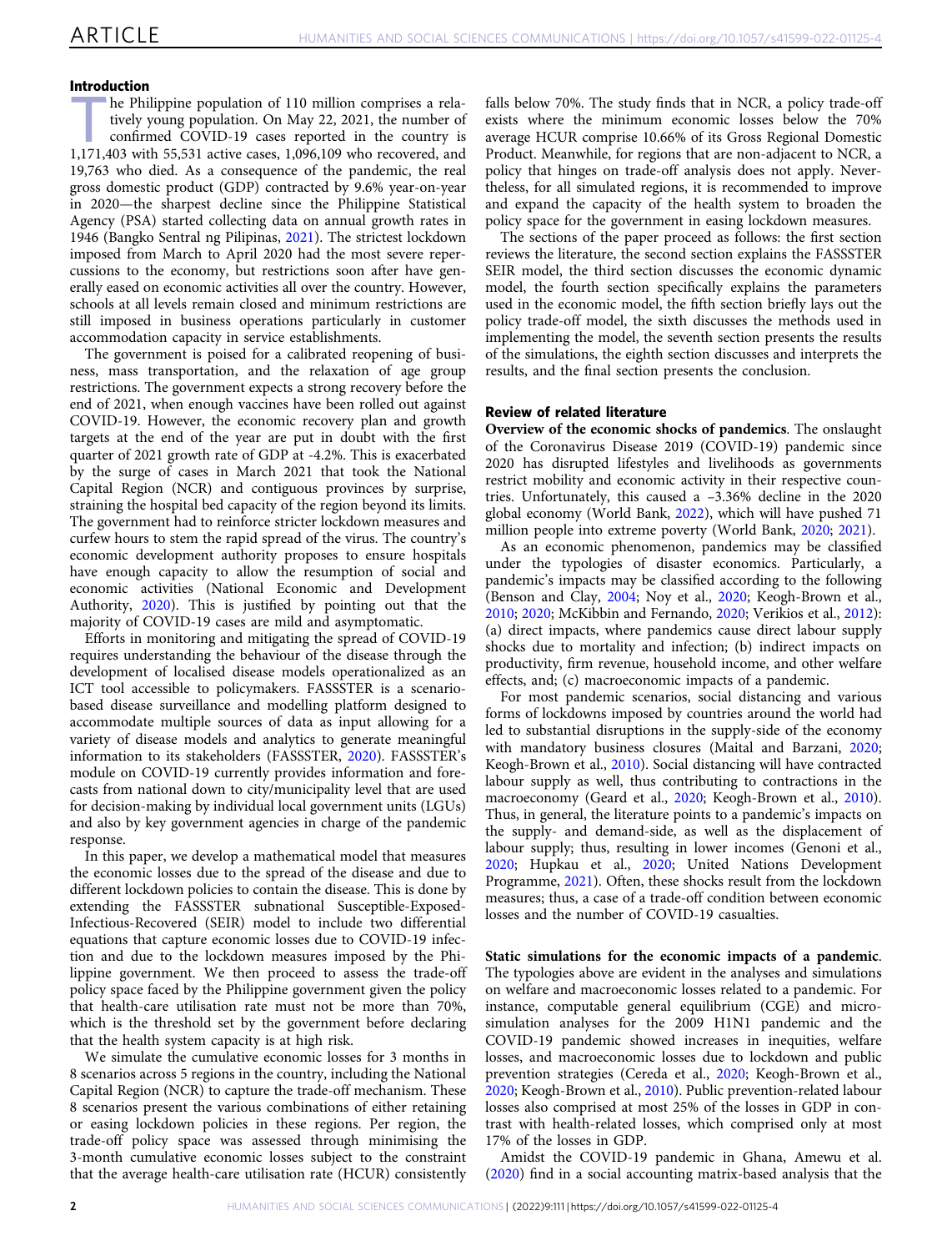industry and services sectors will have declined by 26.8% and 33.1%, respectively. Other studies investigate the effects of the pandemic on other severely hit sectors such as the tourism sector. Pham et al. ([2021\)](#page-11-0) note that a reduction in tourism demand in Australia will have caused a reduction in income of tourism labourers. Meanwhile, in a static CGE-microsimulation model by Laborde, Martin, and Vos ([2021\)](#page-11-0), they show that as the global GDP will have contracted by 5% following the reduction in labour supply, this will have increased global poverty by 20%, global rural poverty by 15%, poverty in sub-Saharan Africa by 23%, and in South Asia by 15%.

However, due to the static nature of these analyses, the clear trade-off between economic and health costs under various lockdown scenarios is a policy message that remains unexplored, as the simulations above only explicitly tackle a pandemic's macroeconomic effects. This gap is mostly due to these studies' usage of static SAM- and CGE-based analyses.

#### Dynamic simulations for the economic impacts of a pandemic.

An obvious advantage of dynamic models over static approaches in estimating the economic losses from the pandemic is the capacity to provide forward-looking insights that have practical use in policymaking. Epidemiological models based on systems of differential equations explicitly model disease spread and recovery as movements of population across different compartments. These compartmental models are useful in forecasting the number of infected individuals, critically ill patients, death toll, among others, and thus are valuable in determining the appropriate intervention to control epidemics.

To date, the Susceptible-Infectious-Recovered (SIR) and SEIR models are among the most popular compartmental models used to study the spread of diseases. In recent years, COVID-19 has become an important subject of more recent mathematical modelling studies. Many of these studies deal with both application and refinement of both SIR and SEIR to allow scenario-building, conduct evaluation of containment measures, and improve forecasts. These include the integration of geographical heterogeneities, the differentiation between isolated and non-isolated cases, and the integration of interventions such as reducing contact rate and isolation of active cases (Anand et al., [2020](#page-10-0); Chen et al., [2020;](#page-10-0) Hou et al., [2020](#page-10-0); Peng et al., [2020;](#page-11-0) Reno et al., [2020](#page-11-0)).

Typical epidemiological models may provide insight on the optimal lockdown measure to reduce the transmissibility of a virus. However, there is a need to derive calculations on economic impacts from the COVID-19 case projections to arrive at a conclusion on the optimal frontier from the trade-off between health and economic losses. In Goldsztejn, Schwartzman and Nehorai [\(2020](#page-10-0)), an economic model that measures lost economic productivity due to the pandemic, disease containment measures and economic policies is integrated into an SEIR model. The hybrid model generates important insight on the trade-offs between short-term economic gains in terms of productivity, and the continuous spread of the disease, which in turn informs policymakers on the appropriate containment policies to be implemented.

This approach was further improved by solving an optimal control of multiple group SIR model to find the best way to implement a lockdown (Acemoglu et al., [2020\)](#page-10-0). Noting the tradeoffs between economic outcomes and spread of disease implied in lockdown policies, Acemoglu et al. [\(2020](#page-10-0)) find that targeted lockdown yields the best result in terms of economic losses and saving lives. However, Acemoglu et al. [\(2020\)](#page-10-0) only determine the optimal lockdown policy and their trade-off analysis through COVID-associated fatalities. Kashyap et al. [\(2020\)](#page-11-0) note that hospitalisations may be better indicators for lockdown and, as a corollary, reopening policies.

Gaps in the literature. With the recency of the pandemic, there is an increasing but limited scholarship in terms of jointly analysing the losses brought about by the pandemic on health and the economy. On top of this, the literature clearly has gaps in terms of having a trade-off model that captures the context of low- and middle-income countries. Devising a trade-off model for said countries is an imperative given the structural and capability differences of these countries from developed ones in terms of responding to the pandemic. Furthermore, the literature has not explicitly looked into the trade-off between economic losses and health-care system capacities, both at a national and a subnational level.

With this, the paper aims to fill these gaps with the following. Firstly, we extend FASSSTER's subnational SEIR model to capture the associated economic losses given various lockdown scenarios at a regional level. Then, we construct an optimal policy decision trade-off between the health system and the economy in the Philippines' case at a regional level. From there, we analyse the policy implications across the different regions given the results of the simulations.

#### The FASSSTER SEIR model

The FASSSTER model for COVID-19 uses a compartmental model to describe the dynamics of disease transmission in a community, and it is expressed as a system of ordinary differential equations (Estadilla et al., [2021\)](#page-10-0):

$$
\frac{dS}{dt} = A - \frac{\beta S(t)}{N(t)} \left[ \psi I_a(t) + I_s(t) \right] - \mu S(t) \tag{1}
$$

$$
\frac{dE}{dt} = \frac{\beta S(t)}{N(t)} \left[ \psi I_a(t) + I_s(t) \right] - \left( \alpha_a + \alpha_s + \mu \right) E(t) \tag{2}
$$

$$
\frac{dI_a}{dt} = \alpha_a E(t) - (\omega + \delta_a + \theta + \mu)I_a(t)
$$
\n(3)

$$
\frac{dI_s}{dt} = \alpha_s E(t) + \omega I_a(t) - (\delta_s + \epsilon_I + \mu) I_s(t)
$$
\n(4)

$$
\frac{dC}{dt} = \delta_a I_a(t) + \delta_s I_s(t) - \left(r + \epsilon_T + \mu\right)C(t) \tag{5}
$$

$$
\frac{dR}{dt} = rC(t) + \theta I_a(t) - \mu R(t)
$$
\n(6)

where  $\beta = \beta_0(1-\lambda)$ ,  $\alpha_a = \frac{c}{\tau}$ ,  $\alpha_s = \frac{1-c}{\tau}$ , and  $N(t) = S(t) = E(t) +$  $I_a(t) + I_s(t) + C(t) + R(t).$ 

The six compartments used to divide the entire population, namely, susceptible  $(S)$ , exposed  $(E)$ , infectious but asymptomatic  $(I_a)$ , infectious and symptomatic  $(I_s)$ , confirmed  $(C)$ , and recovered (R), indicate the status of the individuals in relation to the disease. Compartment S consists of individuals who have not been infected with COVID-19 but may acquire the disease once exposed to infectious individuals. Compartment E consists of individuals who have been infected, but not yet capable of transmitting the disease to others. The infectious members of the population are split into two compartments,  $I_a$  and  $I_s$ , based on the presence of disease symptoms. These individuals may eventually transition to compartment C once they have been detected, in which case they will be quarantined and receive treatment. The individuals in the C compartment are commonly referred to as active cases. Finally, recovered individuals who have tested negative or have undergone the required number of days in isolation will move out to the R compartment. Given that there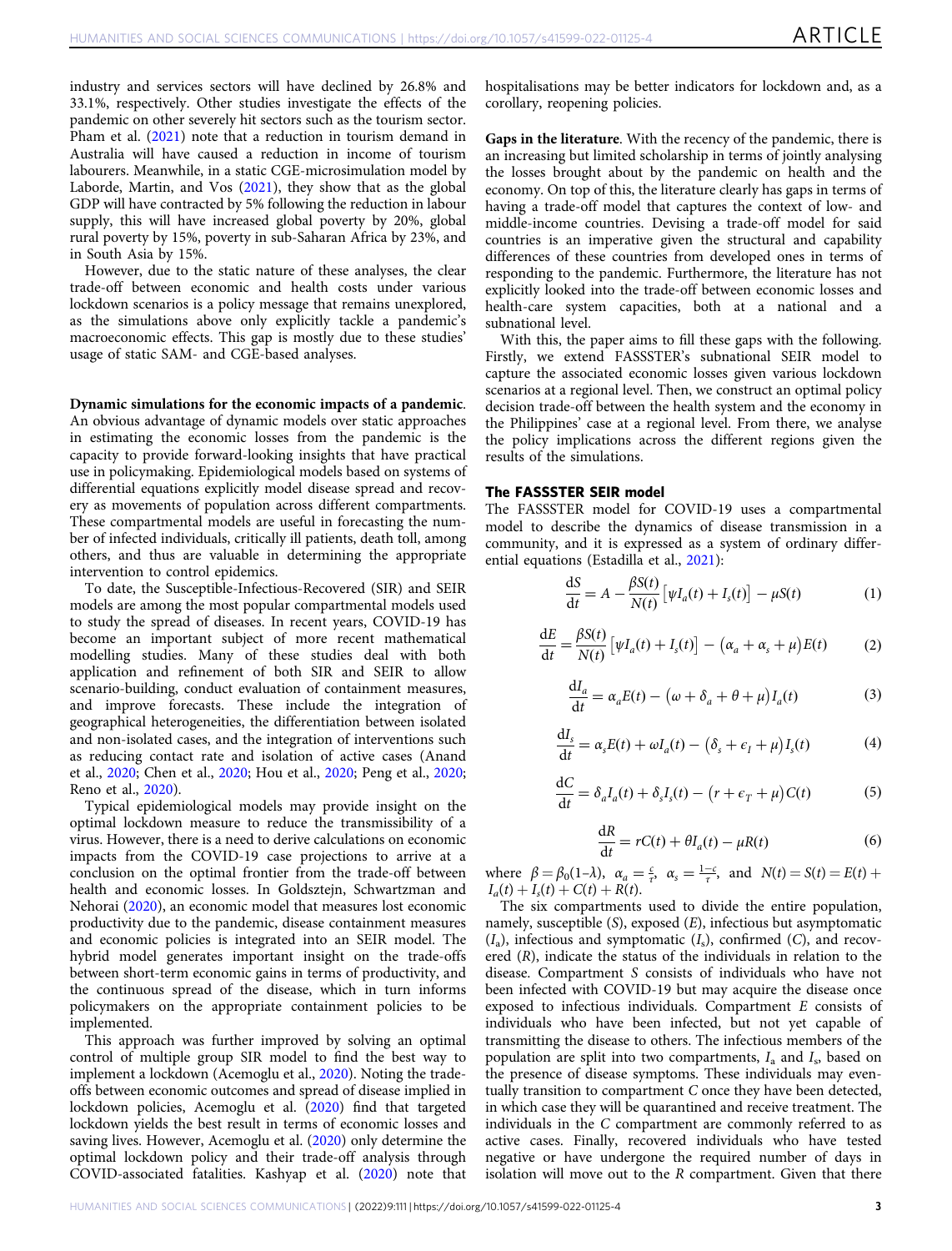<span id="page-5-0"></span>had only been rare instances of reinfection (Gousseff et al., [2020](#page-10-0)), the FASSSTER model assumes that recovered individuals have developed immunity from the disease. A description of the model parameters can be found in Supplementary Table S1.

The model has several nonnegative parameters that govern the movement of individuals along the different compartments. The parameter  $\beta$  represents the effective transmission rate, and it is expressed as a product of the disease transmission rate  $\beta_0$  and reduction factor 1 –  $\lambda$ . The rate  $\beta_0$  is derived from an assumed reproduction number  $R_0$ , which varies depending on the region. The parameter  $\lambda$  reflects the effect of mobility restrictions such as lockdowns and compliance of the members of the population to minimum health standards (such as social distancing, wearing of face masks etc.). In addition, the parameter  $\psi$  captures the relative infectiousness of asymptomatic individuals in relation to those who exhibit symptoms.

The incubation period  $\tau$  and fraction of asymptomatic cases  $c$  are used to derive the transfer rates  $\alpha_{\alpha}$  and  $\alpha_{s}$  from the exposed compartment to  $I_a$  and  $I_s$  compartments, respectively. Among those who are infectious and asymptomatic, a portion of them is considered pre-symptomatic, and hence will eventually develop symptoms of the disease; this is reflected in the parameter ω. The respective detection rates  $\delta_a$  and  $\delta_s$  of asymptomatic and symptomatic infectious individuals indicate the movement from the undetected infectious compartment to the confirmed compartment. These parameters capture the entire health system capacity to prevent-detect-isolate-treat-reintegrate (PDITR) COVID-19 cases; hence, they will henceforth be referred to as HSC parameters. The recoveries of infectious asymptomatic individuals and among the active cases occur at the corresponding rates  $\theta$  and r. Death rates due to the disease, on the other hand, are given by  $\epsilon_I$  and  $\epsilon_T$  for the infectious symptomatic and confirmed cases, respectively.

Aside from the aforementioned parameters, the model also utilises parameters not associated with the COVID-19 disease, such as the recruitment rate A into the susceptible population. This parameter represents the birth rate of the population and is assumed to be constant. In addition, a natural death rate per unit of time is applied to all compartments in the model, incorporating the effect of non-COVID-19 related deaths in the entire population.

#### Economic dynamic model

The trade-off model aims to account for the incurred economic losses following the rise and fall of the number of COVID-19 cases in the country and the implementation of various lockdown measures. The model variables are estimated per day based on the SEIR model estimate of daily cases and are defined as follows. Let  $Y^{E}(t)$  be the economic loss due to COVID-19 infections (hospitalisation, isolation, and death of infected individuals) and  $Y^{E}(t)$ be the economic loss due to the implemented lockdown at time t. The dynamics of each economic variable through time is described by an ordinary differential equation. Since each equation depends only on the values of the state variables of the epidemiological model, then it is possible to obtain a closed form solution.

Economic loss due to COVID-19 infections (hospitalisation, isolation, and health). The economic loss due to hospitalisation, isolation, and death  $Y^E$  is described by the following differential equation:

$$
\frac{dY^{E}}{dt} = \sum_{k=15-T_5}^{T_1} \frac{\iota_1 \left[ \varepsilon_l \frac{dt_s}{dt} + \varepsilon_r \frac{dC}{dt} \right] z}{\left( 1+s_r \right)^k} + \sum_{i=2}^4 \sum_{k=0}^{T_i} \frac{\iota_i \left[ \varepsilon_l \frac{dt_s}{dt} + \varepsilon_r \frac{dC}{dt} \right] z}{\left( 1+s_r \right)^k} + \kappa w \left( \left( 1 - \varepsilon_T \right) \frac{dC}{dt} + \left( 1 - \varepsilon_l \right) \frac{dI_s}{dt} \right)
$$
\n(7)

where  $z =$  annual gross value added of each worker (assumed constant for all future years and for all ages),  $w = \text{daily gross}$ value added,  $i = 0$  population with ages 0–14 ( $i = 1$ ), and labour force with ages 15–34  $(i = 2)$ , 35–49  $(i = 3)$  and 50–64  $(i = 4)$ ,  $s_r$  = social discount rate,  $\kappa$  = employed to population ratio,  $T_i$  = average remaining productive years for people in age bracket  $i$ ,  $i = 1, 2, 3, 4$ , and  $T_5$  = average age of deaths from 0–14 years old age group. Note that the above formulation assumes that the young population 0–14 years old will start working at age 15, and that they will work for  $T_1-15$  years.

Solving Eq. (7), we obtain for  $t \ge 0$ ,

$$
Y^{E}(t) = \sum_{k=15-T_5}^{T_1} \underbrace{\frac{\iota_1 \big[ \varepsilon_I I_s(t) + \varepsilon_T C(t) \big] z}{(1+s_r)^k}}_{(A)} + \sum_{i=2}^4 \sum_{k=0}^{T_i} \underbrace{\frac{\iota_i \big[ \varepsilon_I I_s(t) + \varepsilon_T C(t) \big] z}{(1+s_r)^k}}_{(B)} + \underbrace{\kappa w \big[ (1-\varepsilon_T) C(t) + (1-\varepsilon_I) I_s(t) \big]}_{(C)}
$$

In this equation, the terms on the right-hand side are labelled as (A), (B), and (C). Term (A) is the present value of all future gross value added of 0–14 years old who died due to COVID-19 at time t. Similarly, term (B) is the present value of all future gross value added of people in the labour force who died due to COVID-19 at time t. Term (C) represents the total gross value added lost at time t due to sickness and isolation.

The discounting factors and the population age group shares in

(A) and (B) can be simplified further into  $K_1$  and  $K_2$ , where  $K_1 =$ 

$$
\iota_1\left(\frac{(s_r+1)^{T_1+T_5-13}-(s_r+1)}{s_r(s_r+1)^{T_1+1}}\right) \text{ and } K_2 = \sum_{i=2}^4 \iota_i\left(\frac{(s_r+1)^{T_i+2}-(s_r+1)}{s_r(s_r+1)^{T_i+1}}\right). \text{ By letting } L_1 = z(K_1+K_2) \in I + \kappa w(1-\in_I) \text{ and } L_2 = z(K_1+K_2) \in I + \kappa w(1-\in_I), \text{ we have: }
$$

$$
Y^{E}(t) = L_{1}I_{s}(t) + L_{2}C(t)
$$

Economic losses due to lockdown policies. Equation (7) measures the losses due mainly to sickness and death from COVID-19. The values depend on the number of detected and undetected infected individuals,  $C$  and  $I_s$ . The other losses sustained by the other part of the population are due to their inability to earn because of lockdown policies. This is what the next variable  $Y<sup>L</sup>$ represents, whose dynamics is given by the differential equation

$$
\frac{dY^L}{dt} = \kappa w \varphi \left( \frac{dS}{dt} + \frac{dE}{dt} + \frac{dI_a}{dt} + \frac{dR}{dt} \right)
$$
 (8)

where  $\varphi$  = the displacement rate, and  $\kappa$  and  $\omega$  are as defined previously.

Solving the differential equation, then

 $Y^{L}(t) = \kappa w \varphi \left[ S(t) + E(t) + I_{a}(t) + R(t) \right].$ 

Note that  $[S(t) + E(t) + I_a(t) + R(t)]$  is the rest of the population at time  $t$ , i.e., other than the active and infectious symptomatic cases. Multiplying this by  $\kappa$  and the displacement rate  $\varphi$  yields the number of employed people in this population who are displaced due to the lockdown policy. Thus,  $\kappa w \varphi S(t)$  +  $E(t) + I_a(t) + R(t)$  is the total foregone income due to the lockdown policy.

#### Economic model parameters

The values of the parameters were derived from a variety of sources. The parameters for employment and gross value added were computed based on the data from the Philippine Statistics Authority [\(2021](#page-11-0), [2020,](#page-11-0) [2019a,](#page-11-0) [2019b\)](#page-11-0), the Department of Health's Epidemiology Bureau (DOH-EB) [\(2020\)](#page-10-0), the Department of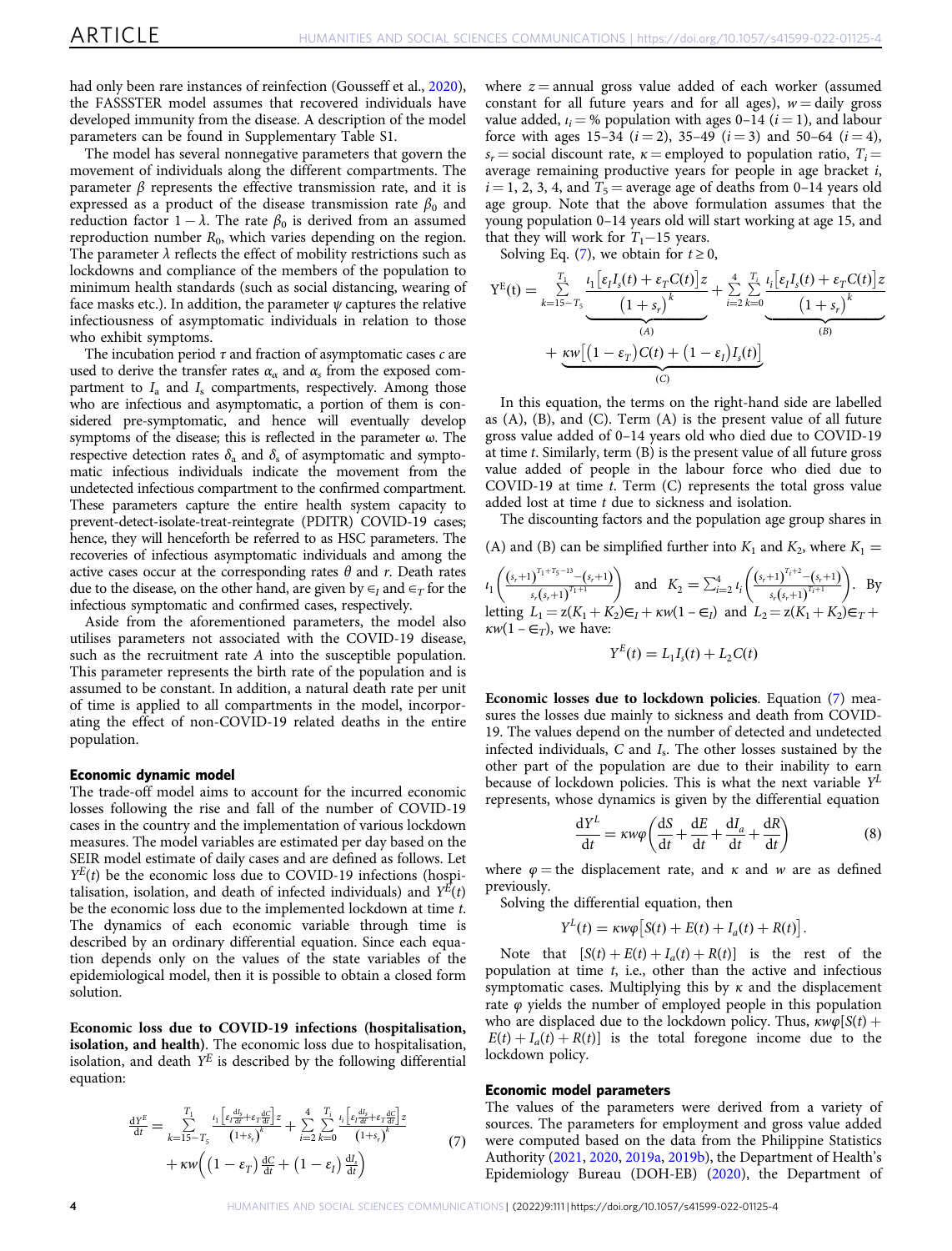Trade and Industry (DTI) [\(2020a](#page-10-0), [2020b\)](#page-10-0) and the National Economic Development Authority (NEDA) ([2016\)](#page-11-0) (See Supplementary Tables S2 and S3 for the summary of economic parameters).

Parameters determined from related literature. We used the number of deaths from the data of the DOH-EB [\(2020\)](#page-10-0) to disaggregate the long-term economic costs of the COVID-related deaths into age groups. Specifically, the COVID-related deaths were divided according to the following age groups: (a) below 15 years old, (b) 15 to 34 years old, (c) 35 to 49 years old, and (d) 50 to 64 years old. The average remaining years for these groups were computed directly from the average age of death of the respective cluster. Finally, we used the social discount rate as determined by NEDA [\(2016](#page-11-0)) to get the present value of the stream of foregone incomes of those who died from the disease.

Parameters estimated from local data. The foregone value added due to labour displacement was estimated as the amount due to workers in a geographic area who were unable to work as a result of strict lockdown measures. It was expected to contribute to the total value added in a given year if the area they reside or work in has not been locked down.

The employed to population ratio  $\kappa_i$  for each region i was computed as

$$
\kappa_i = \frac{e_i}{P_i}
$$

where  $e_i$  was total employment in region  $i$ , and  $p_i$  was the total population in the region. Both  $e_i$  and  $p_i$  were obtained from the quarterly labour force survey and the census, respectively (Philippine Statistics Authority, [2020,](#page-11-0) [2019a](#page-11-0), [2019b](#page-11-0)).

The annual gross value added per worker  $z_i$  for region i was computed as

$$
z_i = \sum_{j=1}^n g_{ji} \cdot \frac{GVA_{ji}}{e_{ji}}
$$

where  $g_{ii}$  was the share of sector j in total gross value added of region  $i$ , GVA<sub>ii</sub> was the gross value added of sector  $j$  in region  $i$ (Philippine Statistics Authority, [2021\)](#page-11-0), and  $e_{ii}$  was the number of employed persons in sector j of region i. If individuals worked for an average of 22.5 days for each month for 12 months in a year, then the daily gross value added per worker in region  $i$  was given by

$$
w_i = \frac{z_i}{22.5 \cdot 12}
$$

Apart from this, labour displacement rates were calculated at regional level. The rates are differentiated by economic reopening scenarios from March 2020 to September 2020, from October 2020 to February 2021, and from March 2021 onwards (Department of Trade and Industry, [2020a](#page-10-0), [2020b](#page-10-0), [2021\)](#page-10-0). These were used to simulate the graduate reopening of the economy. From the country's labour force survey, each representative observation  $j$  in a region  $i$  is designated with a numerical value in accordance with the percentage operating capacity of the sector where *j* works in. Given the probability weights  $p_{ji}$ , the displacement rate  $\varphi_i$  for region *i* was calculated by

$$
\varphi_i = \frac{\sum_{j=1}^n p_{ji} x_{ji}}{\sum_{j=1}^n p_{ji}}
$$

where  $x_{ii}$  served as the variable representing the maximum operating capacity designated for  $\hat{j}$ 's sector of work.

#### Policy trade-off model

The trade-off between economic losses and health measures gives the optimal policy subject to a socially determined constraint. From the literature, it was pointed out that the optimal policy option would be what minimises total economic losses subject to the number of deaths at a given time (Acemoglu et al., [2020](#page-10-0)). However, for the Philippines' case, lockdown restrictions are decided based on the intensive care unit and health-care utilisation rate (HCUR). The health system is said to reach its critical levels if the HCUR breaches 70% of the total available bed capacity in intensive care units. Once breached, policymakers would opt to implement stricter quarantine measures.

Given these, a policy mix of various quarantine restrictions may be chosen for as long as it provides the lowest amount of economic losses subject to the constraint that the HCUR threshold is not breached. Since economic losses are adequately captured by the sum of infection-related and lockdown-related losses,  $Y^{E}(t) + Y^{L}(t)$ , then policy option must satisfy the constrained minimisation below:

$$
\min \int_{t_0}^{T} \left( Y^E(t) + Y^L(t) \right) dt
$$
\n
$$
\text{subject to} \quad \text{HCUR} \le 70\%
$$
\n(9)

where the objective function is evaluated from the initial time value  $t_0$  to T.

#### Methods

The COVID-19 case information data including the date, location transformed into the Philippine Standard Geographic Code (PSGC), case count, and date reported were used as input to the model. Imputation using predictive mean matching uses the *mice* package in the R programming language. It was performed to address data gaps including the date of onset, date of specimen collection, date of admission, date of result, and date of recovery. Population data was obtained from the country's Census of Population and Housing of 2015. The scripts to implement the FASSSTER SEIR model were developed using core packages in R including *optimParallel* for parameter estimation and *deSolve* for solving the ordinary differential equations. The output of the model is fitted to historical data by finding the best value of the parameter lambda using the L-BFGS-B method under the optim function and the MSE as measure of fitness (Byrd et al., [1995](#page-10-0)). The best value of lambda is obtained by performing parameter fitting with several bootstraps for each region, having at least 50 iterations until a correlation threshold of at least 90% is achieved. The output generated from the code execution contains values of the different compartments at each point in time. From these, the economic variables  $Y^{E}(t)$  and  $Y_{L}(t)$  were evaluated using the formulas in Eq. [\(7\)](#page-5-0) and [\(8\)](#page-5-0) in their simplified forms, and the parameter and displacement rate values corresponding to the implemented lockdown scenario (Fig. [1\)](#page-7-0).

#### Results

We simulate the economic losses and health-care utilisation capacity (HCUR) for the National Capital Region (NCR), Ilocos Region, Western Visayas, Soccsksargen, and for the Davao Region by implementing various combinations of lockdown restrictions for three months to capture one quarter of economic losses for these regions. The National Capital Region accounts for about half of the Philippines' gross domestic product, while the inclusion of other regions aim to represent the various areas of the country. The policy easing simulations use the four lockdown policies that the Philippines uses, as seen in Table [1](#page-7-0).

Simulations for the National Capital Region. Table [2](#page-7-0) shows the sequence of lockdown measures implemented for the NCR.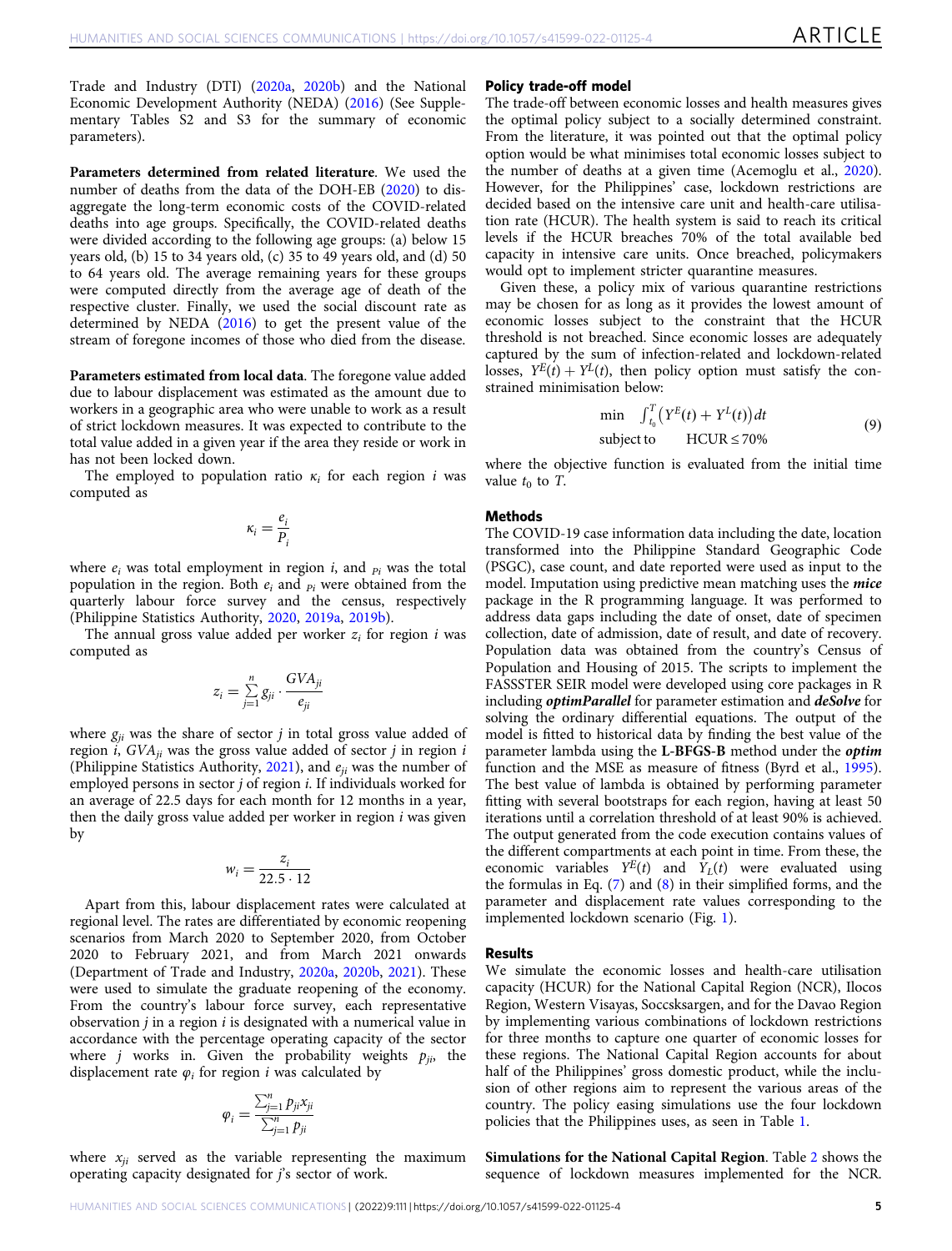<span id="page-7-0"></span>

Fig. 1 Diagram of the FASSSTER COVID-19 model. The different population states are represented by the compartments labelled as susceptible (S), exposed (E), infectious but asymptomatic  $(I_a)$ , infectious and symptomatic  $(I_s)$ , confirmed (C), and recovered (R).

| Table 1 Lockdown policies in the Philippines <sup>a</sup> . |                                                                                                                                                                                                                                                                                                                  |  |  |  |  |  |
|-------------------------------------------------------------|------------------------------------------------------------------------------------------------------------------------------------------------------------------------------------------------------------------------------------------------------------------------------------------------------------------|--|--|--|--|--|
| Lockdown policy                                             | <b>Operational definition</b>                                                                                                                                                                                                                                                                                    |  |  |  |  |  |
| Level IV                                                    | Stringent limitation on movement and transportation, only essential sectors remain operational, heightened presence of uniformed<br>personnel.                                                                                                                                                                   |  |  |  |  |  |
| Level III                                                   | Less stringent limitation on movement and transportation; essential, financial, offices, and non-leisure sectors are operational; less<br>heightened presence of uniformed personnel.                                                                                                                            |  |  |  |  |  |
| Level II                                                    | Limitations on movement remain; all except education and leisure sectors remain operational; lesser presence of uniformed<br>personnel.                                                                                                                                                                          |  |  |  |  |  |
| Level I                                                     | Less limitation on movement; all sectors are partially or operational; lesser presence of uniformed personnel.                                                                                                                                                                                                   |  |  |  |  |  |
|                                                             | <sup>a</sup> The lockdown policies refer to the Enhanced, Modified Enhanced, General, and Modified General Community Quarantine measures in the Philippines, respectively (Department of Trade and Industry,<br>2020a, 2020b; Inter-Agency Task Force for the Management of Emerging Infectious Diseases, 2020). |  |  |  |  |  |

| Table 2 Lockdown sequence for the simulations of individual regions. |                                |         |         |                                              |         |         |  |
|----------------------------------------------------------------------|--------------------------------|---------|---------|----------------------------------------------|---------|---------|--|
| Scenario                                                             | <b>National Capital Region</b> |         |         | Ilocos, Western Visayas, Soccsksargen, Davao |         |         |  |
|                                                                      | Month 1                        | Month 2 | Month 3 | Month 1                                      | Month 2 | Month 3 |  |
|                                                                      |                                |         |         |                                              |         |         |  |
|                                                                      |                                |         |         |                                              | Ш       |         |  |
|                                                                      |                                | Ш       |         |                                              |         |         |  |
|                                                                      |                                | Ш       |         |                                              |         |         |  |
|                                                                      | Ш                              | Ш       |         |                                              |         |         |  |
|                                                                      |                                | Ш       |         |                                              |         |         |  |
|                                                                      |                                |         |         |                                              |         |         |  |
|                                                                      |                                |         |         |                                              |         |         |  |

Each lockdown measure is assumed to be implemented for one month. Two sets of simulations are implemented for the region. The first set assumes a health systems capacity (HSC) for the region at 17.99% (A), while the second is at 21.93% (B). A higher HSC means an improvement in testing and isolation strategies for the regions of concern.

From the sequence of lockdown measures in Table 2, Fig. [2](#page-8-0) shows the plot of the average HCUR as well as the corresponding total economic losses for the two sets of simulations for one quarter. For the scenario at 17.99% HSC (A), the highest loss is recorded at 16.58% of the annual gross regional domestic product (GRDP) while the lowest loss is at 12.19% of its GRDP. Lower average HCUR corresponds to more stringent scenarios starting with Scenario 1. Furthermore, under the scenarios with 21.93% HSC (B), losses and average HCUR are generally lower. Scenarios 1 to 4 from this set lie below the 70% threshold of the HCUR, with the lowest economic loss simulated to be at 9.11% of the GRDP.

Overall, the trend below shows a parabolic shape. The trend begins with an initial decrease in economic losses as restrictions loosen, but this comes at the expense of increasing HCUR. This is then followed by an increasing trend in losses as restrictions are further loosened. Notably, the subsequent marginal increases in losses in the simulation with 21.93% HSC are smaller relative to the marginal increases under the 17.99% HSC.

Simulations for the Regions Outside of NCR. Table 2 also shows the lockdown sequence for the Ilocos, Western Visayas, Soccsksargen, and Davao regions. The sequence begins with Level III only. Meanwhile, the lowest lockdown measure simulated for the regions is Level I. Two sets of simulations with differing health system capacities for each scenario are done as well.

With this lockdown sequence, Fig. [3](#page-8-0) shows the panel of scatter plot between the average HCUR and total economic losses as percentage of the respective GRDP, with both parameters covering one quarter. Similar to the case of the NCR, the average HCUR for the simulations with higher health system capacity (B) is lower than the simulations with lower health system capacity (A). However, unlike in NCR, the regions' simulations do not exhibit a parabolic shape.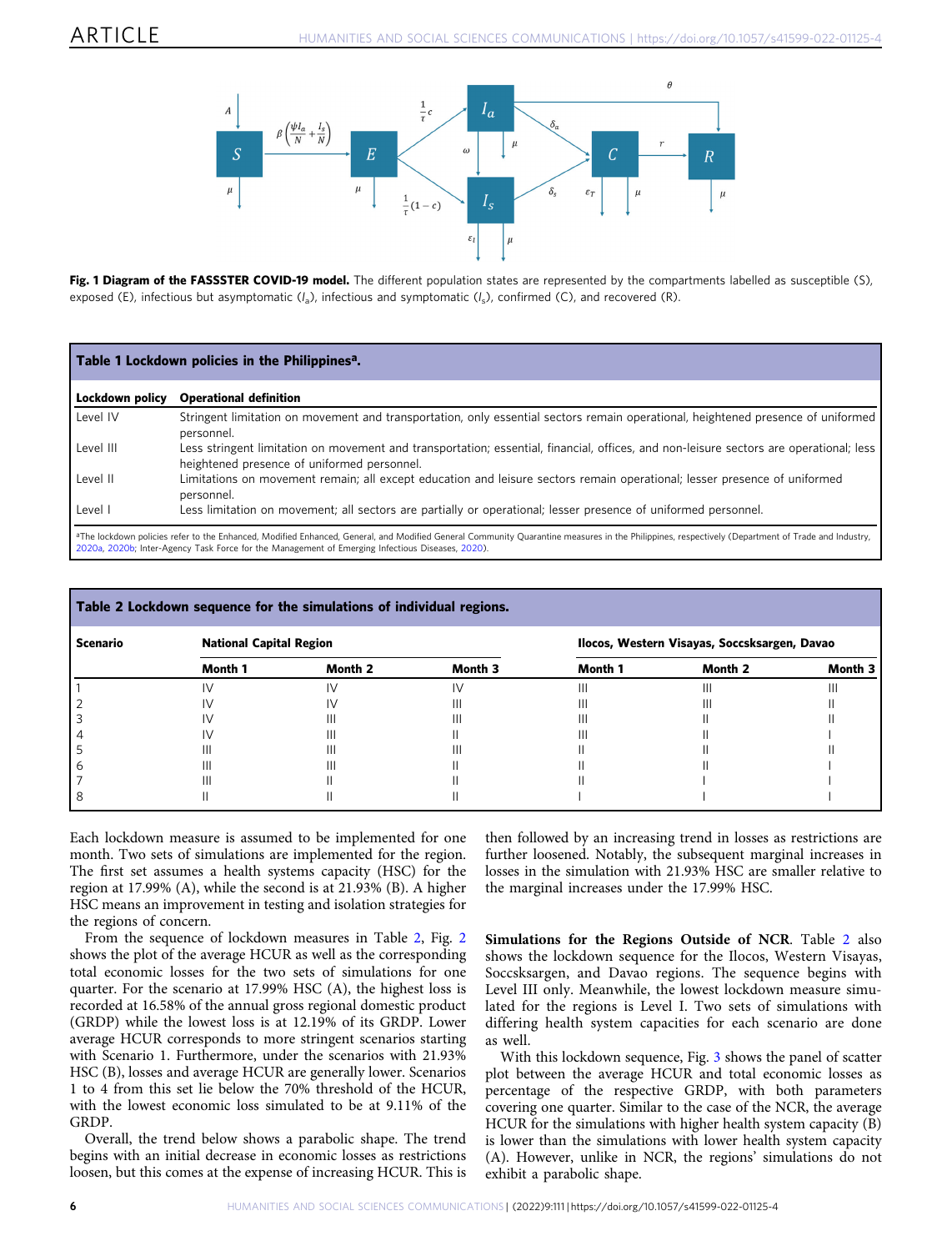<span id="page-8-0"></span>

Fig. 2 Economic loss and health-care utilisation trade-offs for the national capital region. These include the set of trade-off decisions under a health system capacity equal to 17.99%, and another set equal to 21.93% (Source of basic data: Authors' calculations).



Average HCUR for 1 Quarter

Fig. 3 Economic loss and health-care utilisation trade-offs. These include trade-offs for a llocos Region, b Western Visayas Region, c Soccsksargen Region, and d Davao Region (Source of basic data: Authors' calculations).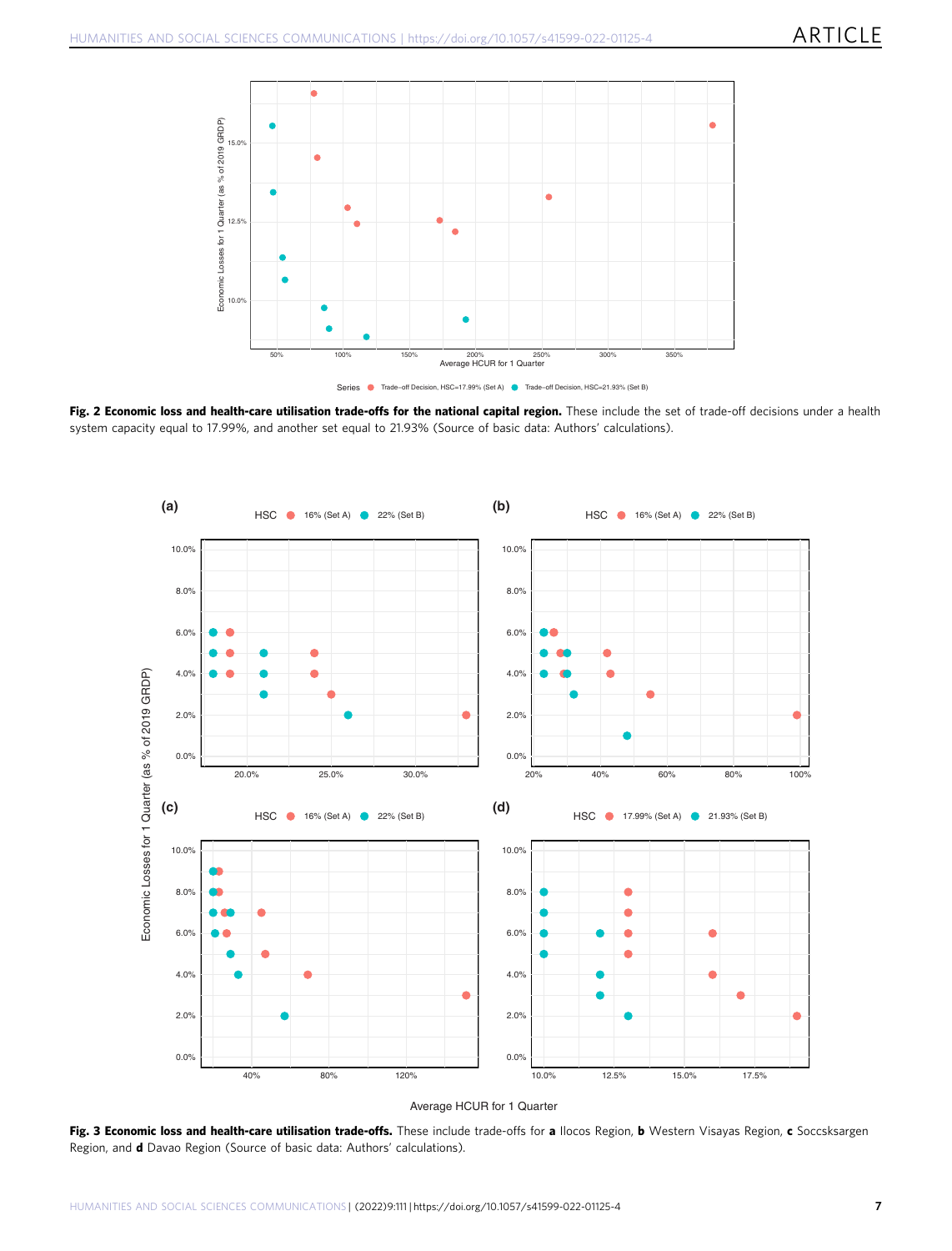

Series Economic Losses due to COVID−19 Infection Enter Economic Losses due to Quarantine Me

Fig. 4 Composition of economic losses for one quarter. These include losses under a HSC = 17.99% and b HSC = 21.93% in the National Capital Region (Source of basic data: Authors' calculations).

#### Discussion and interpretation

The hypothetical simulations above clearly capture the losses associated with the pandemic and the corresponding lockdown interventions by the Philippine government. The trend of the simulations clearly shows the differences in the policy considerations for the National Capital Region (NCR) and the four other regions outside of NCR. Specifically, the parabolic trend of the former suggests an optimal strategy that can be attained through a trade-off policy even with the absence of any constraint in finding the said optimal strategy. This trend is borne from the countervailing effects between the economic losses due to COVID-19 infection  $(Y^E)$  and the losses from the lockdown measures  $(Y^L)$  implemented for the region. Specifically, Fig. 4(a), (b) show the composition of economic losses across all scenarios for the NCR simulation under a lower and higher health system capacity (HSC), respectively.

In both panels of Fig. 4, as quarantine measures loosen, economic losses from infections  $(Y^E)$  tend to increase while the converse holds for economic losses due to quarantine restrictions  $(Y<sup>L</sup>)$ . The results are intuitive as loosening restrictions may lead to increased mobility, and therefore increased exposure and infections from the virus. In fact, economic losses from infections  $(Y^E)$ take up about half of the economic losses for the region in Scenario 7A, Fig.  $4(a)$ .

While the same trends can be observed for the scenarios with higher HSC at 21.93%, the economic losses from infections  $(Y^E)$ do not overtake the losses simulated from lockdown restrictions  $(Y^{L})$  as seen in Fig. 4(b). This may explain the slower upward trend of economic losses in Fig. [2](#page-8-0) at  $HSC = 21.93\%$ .

The output of the simulation for the Davao region shows that the economic losses from COVID-19 infections  $(Y^E)$  remain low even as the lockdown restrictions ease down. At the same time, economic losses from lockdown restrictions  $(Y^L)$  show a steady decline with less stringent lockdown measures. Overall, the region experiences a decreasing trend in total economic losses even as the least stringent lockdown measure is implemented for a longer period. This pattern is similar with the regions of Ilocos, Western Visayas, and Soccsksarkgen.

The results of the simulations from Figs. [2](#page-8-0) and [3](#page-8-0) also demonstrate differing levels of economic losses and health-care utilisation between the two sets of scenarios for NCR and the four other regions. Clearly, lower economic losses and health-care utilisation rates were recorded for the scenarios with higher HSC. Specifically, lower total economic losses can be attributed to a slower marginal increase in losses from infections  $(Y^E)$  as seen in Fig. 4(b). Thus, even while easing restrictions, economic losses may be tempered with an improvement in the health system.

With the above analysis, the policy trade-off as a constrained minimisation problem of economic losses subject to HCUR above appears to apply in NCR but not in regions outside of NCR. The latter is better off in enhancing prevention, detection, isolation, treatment, and reintegration (PDITR) strategy combined with targeted small area lockdowns, if necessary, without risking any increases in economic losses. But, in all scenarios and anywhere, the enhancement of the HSC through improved PDITR strategies remains vital to avoid having to deal with local infection surges and outbreaks. This also avoids forcing local authorities in a policy bind between health and economic measures to implement. Enhancing PDITR in congested urban centres (i.e., NCR) is difficult especially with the surge in new daily cases. People are forced to defy social distance rules and other minimum health standards in public transportation and in their workplaces that help spread the virus.

#### Conclusion

We extended the FASSSTER subnational SEIR model to include two differential equations that capture economic losses due to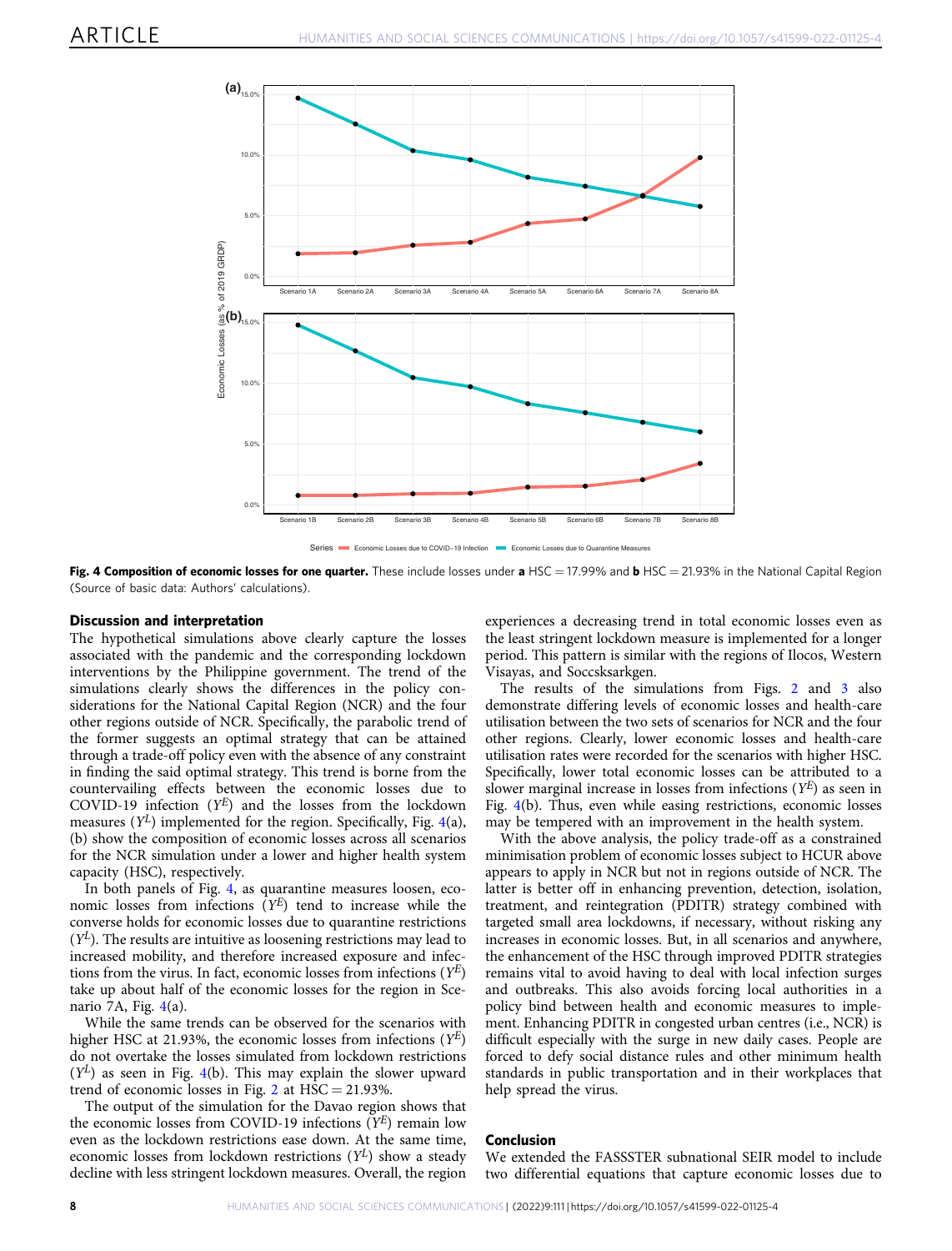<span id="page-10-0"></span>COVID-19 infection and due to the lockdown measures, respectively. The extended model aims to account for the incurred economic losses following the rise and fall of the number of active COVID-19 cases in the country and the implementation of various lockdown measures. In simulating eight different scenarios in each of the five selected regions in the country, we found a tight policy choice in the case of the National Capital Region (NCR) but not in the cases of four other regions far from NCR. This clearly demonstrates the difficult policy decision in the case of NCR in minimising economic losses given the constraint of its intensive care unit (ICU) bed capacity.

On the other hand, the regions far from the NCR have wider policy space towards economic reopening and recovery. However, in all scenarios, the primary significance of improving the health system capacity (HSC) to detect and control the spread of the disease remains in order to widen the trade-off policy space between public health and economic measures.

The policy trade-off simulation results imply different policy approaches in each region. This is also to consider the archipelagic nature of the country and the simultaneous concentration of economic output and COVID-19 cases in NCR and contiguous provinces compared to the rest of the country. Each local region in the country merits exploration of different policy combinations in economic and health measures depending on the number of active COVID-19 cases, strategic importance of economic activities and output specific in the area, the geographic spread of the local population and their places of work, and considering local health system capacities. However, we would like to caution that the actual number of cases could diverge from the results of our simulations. This is because the parameters of the model must be updated regularly driven generally by the behaviour of the population and the likely presence of variants of COVID-19. Given the constant variability of COVID-19 data, we recommend a shorter period of model projections from one to two months at the most.

In summary, this paper showed how mathematical modelling can be used to inform policymakers on the economic impact of lockdown policies and make decisions among the available policy options, taking into consideration the economic and health tradeoffs of these policies. The proposed methodology provides a tool for enhanced policy decisions in other countries during the COVID-19 pandemic or similar circumstances in the future.

#### Data availability

The raw datasets used in this study are publicly available at the Department of Health COVID-19 Tracker Website: [https://](https://doh.gov.ph/covid19tracker) [doh.gov.ph/covid19tracker.](https://doh.gov.ph/covid19tracker) Datasets will be made available upon request after completing request form and signing non-disclosure agreement. Code and scripts will be made available upon request after completing request form and signing non-disclosure agreement.

Received: 6 August 2021; Accepted: 9 March 2022; Published online: 04 April 2022

#### **References**

- Acemoglu D, Chernozhukov V, Werning I, Whinston M (2020) Optimal targeted lockdowns of a multi-group SIR model. In: National Bureau of Economic Research Working Papers. National Bureau of Economic Research (NBER). https://www.nber.org/system/fi[les/working\\_papers/w27102/w27102.pdf.](https://www.nber.org/system/files/working_papers/w27102/w27102.pdf) Accessed 16 Jun 2021
- Amewu S, Asante S, Pauw K, Thurlow J (2020) The economic costs of COVID-19 in Sub-Saharan Africa: insights from a simulation exercise for Ghana. Eur J Dev Res 32(5):1353–1378. <https://doi.org/10.1057/s41287-020-00332-6>
- Anand N, Sabarinath A, Geetha S, Somanath S (2020) Predicting the spread of COVID-19 using SIR model augmented to incorporate quarantine and testing. Trans Indian Natl Acad Eng 5:141–148. [https://doi.org/10.1007/](https://doi.org/10.1007/s41403-020-00151-5) [s41403-020-00151-5](https://doi.org/10.1007/s41403-020-00151-5)
- Bangko Sentral ng Pilipinas (2021) 2021 Inflation Report First Quarter. [https://](https://www.bsp.gov.ph/Lists/Inflation%20Report/Attachments/22/IR1qtr_2021.pdf) www.bsp.gov.ph/Lists/Infl[ation%20Report/Attachments/22/IR1qtr\\_2021.pdf.](https://www.bsp.gov.ph/Lists/Inflation%20Report/Attachments/22/IR1qtr_2021.pdf) Accessed 16 Jun 2021
- Benson C, Clay E (2004) Understanding the economic and financial impacts of natural disasters. In: World Bank Disaster Risk Management Paper. World Bank. [https://elibrary.worldbank.org/doi/abs/10.1596/0-8213-5685-2.](https://elibrary.worldbank.org/doi/abs/10.1596/0-8213-5685-2) Accessed Jan 2022
- Byrd R, Lu P, Nocedal J, Zhu C (1995) A limited memory algorithm for bound constrained optimization. SIAM J Sci Comput 16:1190–1208. [https://doi.org/](https://doi.org/10.1137/0916069) [10.1137/0916069](https://doi.org/10.1137/0916069)
- Cereda F, Rubião R, Sousa L (2020) COVID-19, Labor market shocks, and poverty in brazil: a microsimulation analysis. In: poverty and equity global practice. World Bank. [https://openknowledge.worldbank.org/bitstream/handle/10986/34372/](https://openknowledge.worldbank.org/bitstream/handle/10986/34372/COVID-19-Labor-Market-Shocks-and-Poverty-in-Brazil-A-Microsimulation-Analysis.pdf?sequence=1&isAllowed=y) [COVID-19-Labor-Market-Shocks-and-Poverty-in-Brazil-A-Microsimulation-](https://openknowledge.worldbank.org/bitstream/handle/10986/34372/COVID-19-Labor-Market-Shocks-and-Poverty-in-Brazil-A-Microsimulation-Analysis.pdf?sequence=1&isAllowed=y)[Analysis.pdf?sequence](https://openknowledge.worldbank.org/bitstream/handle/10986/34372/COVID-19-Labor-Market-Shocks-and-Poverty-in-Brazil-A-Microsimulation-Analysis.pdf?sequence=1&isAllowed=y)=1&isAllowed=y. Accessed 21 Feb 2021
- Chen D, Lee S, Sang J (2020) The role of state-wide stay-at-home policies on confirmed COVID-19 cases in the United States: a deterministic SIR model. Health Informatics Int J 9(2/3):1–20. [https://doi.org/10.5121/](https://doi.org/10.5121/hiij.2020.9301) [hiij.2020.9301](https://doi.org/10.5121/hiij.2020.9301)
- Department of Health-Epidemiology Bureau (2020) COVID-19 tracker Philippines. [https://doh.gov.ph/covid19tracker.](https://doh.gov.ph/covid19tracker) Accessed 12 Feb 2021
- Department of Trade and Industry (2020a) Revised category I-IV business establishments or activities pursuant to the revised omnibus guidelines on community quarantine dated 22 May 2020 Amending for the purpose of memorandum circular 20-22s. https://dtiwebfiles.s3-ap-southeasthttps://dtiwebfi[les.s3-ap-southeast-](https://dtiwebfiles.s3-ap-southeast-1.amazonaws.com/COVID19Resources/COVID-19+Advisories/090620_MC2033.pdf)[1.amazonaws.com/COVID19Resources/COVID-19](https://dtiwebfiles.s3-ap-southeast-1.amazonaws.com/COVID19Resources/COVID-19+Advisories/090620_MC2033.pdf)+Advisories/ [090620\\_MC2033.pdf](https://dtiwebfiles.s3-ap-southeast-1.amazonaws.com/COVID19Resources/COVID-19+Advisories/090620_MC2033.pdf). Accessed 09 Feb 2021
- Department of Trade and Industry (2020b) Increasing the allowable operational capacity of certain business establishments of activities under categories II and III under general community quarantine. [https://dtiweb](https://dtiwebfiles.s3-ap-southeast-1.amazonaws.com/COVID19Resources/COVID-19+Advisories/031020_MC2052.pdf)files.s3-ap[southeast-1.amazonaws.com/COVID19Resources/COVID-19](https://dtiwebfiles.s3-ap-southeast-1.amazonaws.com/COVID19Resources/COVID-19+Advisories/031020_MC2052.pdf)+Advisories/ [031020\\_MC2052.pdf](https://dtiwebfiles.s3-ap-southeast-1.amazonaws.com/COVID19Resources/COVID-19+Advisories/031020_MC2052.pdf). Accessed 09 Feb 2021
- Department of Trade and Industry (2021) Prescribing the recategorization of certain business activities from category IV to category III. [https://](https://www.dti.gov.ph/sdm_downloads/memorandum-circular-no-21-08-s-2021/) [www.dti.gov.ph/sdm\\_downloads/memorandum-circular-no-21-08-s-2021/.](https://www.dti.gov.ph/sdm_downloads/memorandum-circular-no-21-08-s-2021/) Accessed 15 Mar 2021
- Estadilla C, Uyheng J, de Lara-Tuprio E, Teng T, Macalalag J, Estuar M (2021) Impact of vaccine supplies and delays on optimal control of the COVID-19 pandemic: mapping interventions for the Philippines. Infect Dis Poverty 10(107). <https://doi.org/10.1186/s40249-021-00886-5>
- FASSSTER (2020) COVID-19 Philippines LGU Monitoring Platform. [https://](https://fassster.ehealth.ph/covid19/) [fassster.ehealth.ph/covid19/](https://fassster.ehealth.ph/covid19/). Accessed Dec 2020
- Geard N, Giesecke J, Madden J, McBryde E, Moss R, Tran N (2020) Modelling the economic impacts of epidemics in developing countries under alternative intervention strategies. In: Madden J, Shibusawa H, Higano Y (eds) Environmental economics and computable general equilibrium analysis. Springer Nature Singapore Pte Ltd., Singapore, pp. 193–214
- Genoni M, Khan A, Krishnan N, Palaniswamy N, Raza W (2020) Losing livelihoods: the labor market impacts of COVID-19 in Bangladesh. In: Poverty and equity global practice. World Bank. [https://](https://openknowledge.worldbank.org/bitstream/handle/10986/34449/Losing-Livelihoods-The-Labor-Market-Impacts-of-COVID-19-in-Bangladesh.pdf?sequence=1&isAllowed=y) [openknowledge.worldbank.org/bitstream/handle/10986/34449/Losing](https://openknowledge.worldbank.org/bitstream/handle/10986/34449/Losing-Livelihoods-The-Labor-Market-Impacts-of-COVID-19-in-Bangladesh.pdf?sequence=1&isAllowed=y)Livelihoods-The-Labor-Mark[et-Impacts-of-COVID-19-in-](https://openknowledge.worldbank.org/bitstream/handle/10986/34449/Losing-Livelihoods-The-Labor-Market-Impacts-of-COVID-19-in-Bangladesh.pdf?sequence=1&isAllowed=y)[Bangladesh.pdf?sequence](https://openknowledge.worldbank.org/bitstream/handle/10986/34449/Losing-Livelihoods-The-Labor-Market-Impacts-of-COVID-19-in-Bangladesh.pdf?sequence=1&isAllowed=y)=1&isAllowed=y. Accessed 21 Feb 2021
- Goldsztejn U, Schwartzman D, Nehorai A (2020) Public policy and economic dynamics of COVID-19 spread: a mathematical modeling study. PLoS ONE 15(12):e0244174. <https://doi.org/10.1371/journal.pone.0244174>
- Gousseff M, Penot P, Gallay L, Batisse D, Benech N, Bouiller K, Collarino R, Conrad A, Slama D, Joseph C, Lemaignen A, Lescure F, Levy B, Mahevas M, Pozzetto B, Vignier N, Wyplosz B, Salmon D, Goehringer F, Botelho-Nevers E (2020) Clinical recurrences of COVID-19 symptoms after recovery: viral relapse, reinfection or inflammatory rebound? J Infect 81(5):816–846. [https://](https://doi.org/10.1016/j.jinf.2020.06.073) [doi.org/10.1016/j.jinf.2020.06.073](https://doi.org/10.1016/j.jinf.2020.06.073)
- Hou C, Chen J, Zhou Y, Hua L, Yuan J, He S, Guo Y, Zhang S, Jia Q, Zhang J, Xu G, Jia E (2020) The effectiveness of quarantine in Wuhan city against the Corona Virus Disease 2019 (COVID-19): A well-mixed SEIR model analysis. J Med Virol 92(7):841–848. <https://doi.org/10.1002/jmv.25827>
- Hupkau C, Isphording I, Machin S, Ruiz-Valenzuela J (2020) Labour market shocks during the Covid-19 pandemic: inequalities and child outcomes. In: Covid-19 analysis series. Center for Economic Performance. [https://](https://cep.lse.ac.uk/pubs/download/cepcovid-19-015.pdf) [cep.lse.ac.uk/pubs/download/cepcovid-19-015.pdf](https://cep.lse.ac.uk/pubs/download/cepcovid-19-015.pdf). Accessed 21 Feb 2021
- Inter-Agency Task Force for the Management of Emerging Infectious Diseases (2020) Omnibus Guidelines on the Implementation of Community Quarantine in the Philippines with Amendments as of June 3, 2020. [https://](https://www.officialgazette.gov.ph/downloads/2020/06jun/20200603-omnibus-guidelines-on-the-implementation-of-community-quarantine-in-the-philippines.pdf) www.offi[cialgazette.gov.ph/downloads/2020/06jun/20200603-omnibus-](https://www.officialgazette.gov.ph/downloads/2020/06jun/20200603-omnibus-guidelines-on-the-implementation-of-community-quarantine-in-the-philippines.pdf)